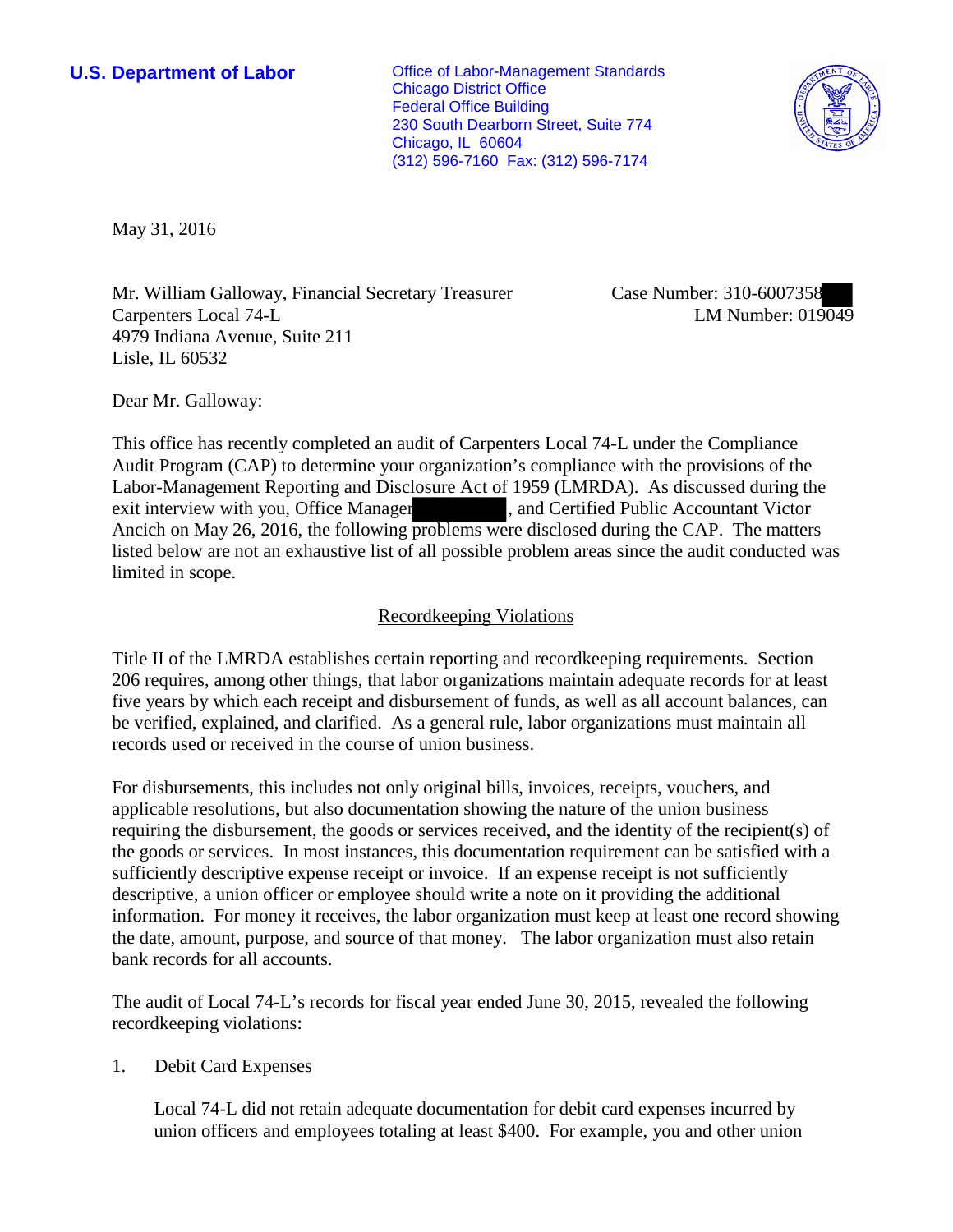officials charged meals, office supplies, postage, and parking to the union-issued debit cards, but the only supporting documentation retained was the bank statement. Bank statements alone are not sufficient to fulfill the recordkeeping requirement.

As noted above, labor organizations must retain original receipts, bills, and vouchers for all disbursements. For debit cards, original receipts include itemized receipts for each debit card charge, including invoices, transportation costs, and itemized meal receipts. During the exit interview, I provided you with an OLMS Compliance Tip regarding union debit/credit card policies, which further explains the recordkeeping requirements and provides internal control recommendations. The president and treasurer (or corresponding principal officers), who are required to sign your union's LM report, are responsible for properly maintaining union records.

#### 2. Meal Expenses

Local 74-L's records of meal expenses did not always include written explanations of union business conducted or the full names and titles of the persons incurring the restaurant charges, totaling at least \$1,500. The check stub generated by the accounting software would sometimes list the first names of those present at the meal. However, most of the meal expense claims submitted by you failed to include the union business conducted or the last names and/or titles of the persons incurring the restaurant charges. Union records of meal expenses must include written explanations of the union business conducted and the full names and titles of all persons who incurred the restaurant charges. Also, the records retained must identify the names of the restaurants where the officers or employees incurred meal expenses.

3. Lack of Salary Authorization

Officers of Local 74-L received salaries totaling at least \$27,000 during the audit period. However, Local 74-L did not maintain records to verify that the salaries reported in Item 24 (All Officer and Disbursements to Officers) of the LM-3 was the authorized amount and therefore was correctly reported. The union must keep a record, such as meeting minutes, to show the current salary authorized by the entity or individual in the union with the authority to establish salaries.

#### 4. Employee Payroll Records

Local 74-L did not maintain records to verify that the salary reported in Item 46 (To Employees) of the LM-3 was the authorized amount, and therefore correctly reported. Local 74-L advised that is a part-time employee of the union, and is paid an hourly rate for hours worked. During 2015, Local 74-L disbursed wages to totaling at least \$35,000 but did not retain adequate documentation for those payments. In the case of salary payments to , records must be maintained that identify each date wages were incurred, the number of hours worked on each date and the applicable rate of pay.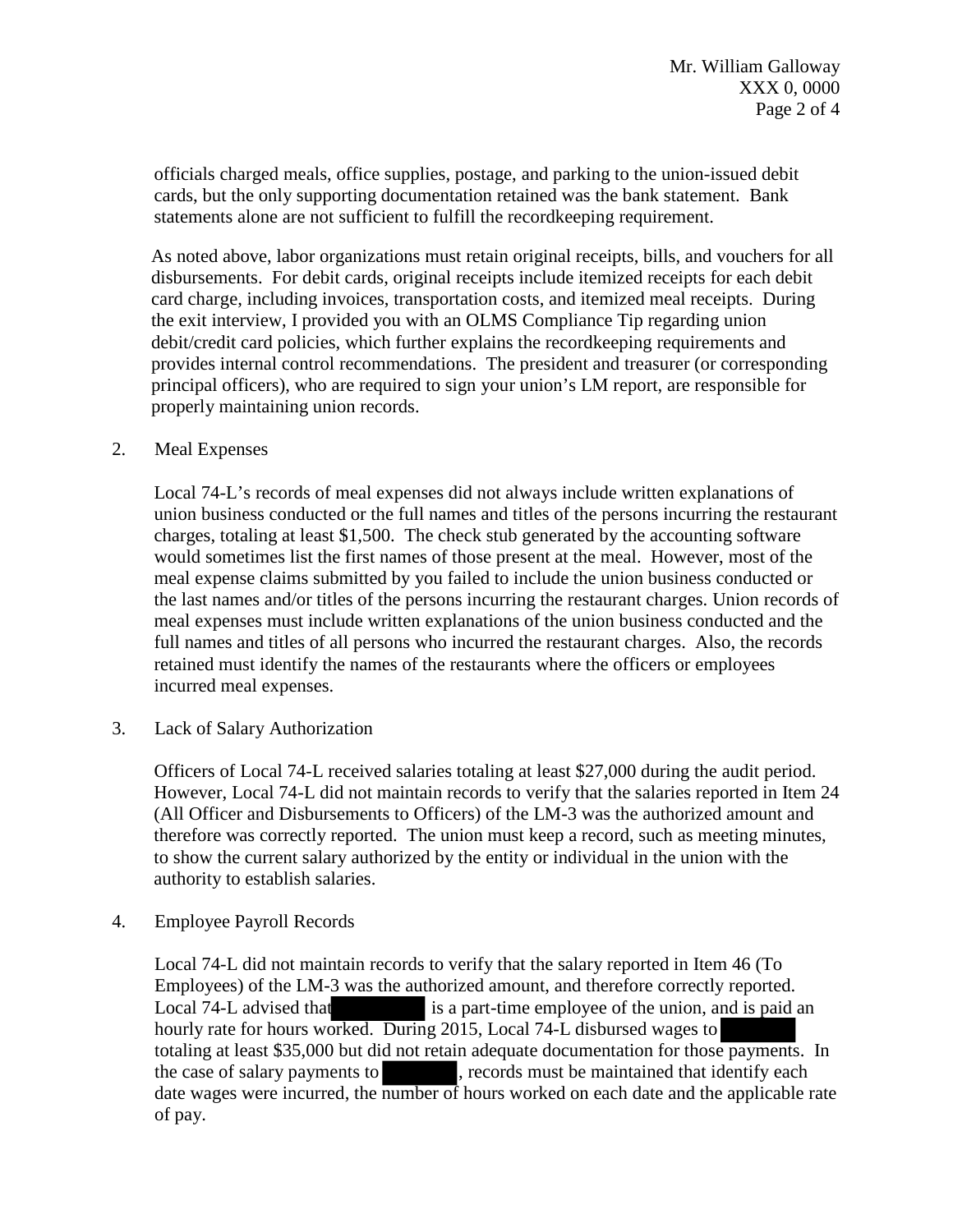Based on your assurance that Local 74-L will retain adequate documentation in the future, OLMS will take no further enforcement action at this time regarding the above violations.

# Reporting Violations

The audit disclosed a violation of LMRDA Section 201(b), which requires labor organizations to file annual financial reports accurately disclosing their financial condition and operations. The Labor Organization Annual Report (Form LM-3) filed by Local 74-L for the fiscal year ended June 30, 2015, was deficient in the following areas:

#### 1. Disbursements to Officers

Local 74-L did not include some reimbursements to you totaling at least \$300 in the amounts reported Item 24 (All Officers and Disbursements to Officers). For example, the general ledger and bank statements show that you were directly disbursed \$1,436.54 for meals and other reimbursed expenses. The bank statements and meal receipts show that you incurred \$796.84 in meal expenses with the union debit card. However, only \$1,916 was reported in Column E (Allowances and Other Disbursements). It appears these payments were erroneously reported elsewhere on the report.

The union must report most direct disbursements to Local 74-L officers and some indirect disbursements made on behalf of its officers in Item 24. A "direct disbursement" to an officer is a payment made to an officer in the form of cash, property, goods, services, or other things of value. See the instructions for Item 24 for a discussion of certain direct disbursements to officers that do not have to be reported in Item 24. An "indirect disbursement" to an officer is a payment to another party (including a credit card company) for cash, property, goods, services, or other things of value received by or on behalf of an officer. However, indirect disbursements for temporary lodging (such as a union check issued to a hotel) or for transportation by a public carrier (such as an airline) for an officer traveling on union business should be reported in Item 48 (Office and Administrative Expense).

## 2. Dues (Item 38)

Local 74-L failed to report at least \$14,050.33 in Item 38 (Dues). Local 74's members' working dues are collected by the Chicago Regional Council of Carpenters and remitted to Local 74-L quarterly. All dues received by your labor organization directly from member and dues transmitted to your organization by a parent body or other affiliate must be reported in Item 38. It appears the dues receipts were erroneously reported in Item 43 (Other Receipts).

3. Statement B (Receipts and Disbursements)

Local 74-L misreported its total receipts and total disbursements by at least \$4,000. Local 74-L's general ledger shows \$121,355 was received during 2015. However, the amount reported in Item 44 (Total Receipts) is \$125,674. In addition, the general ledger shows